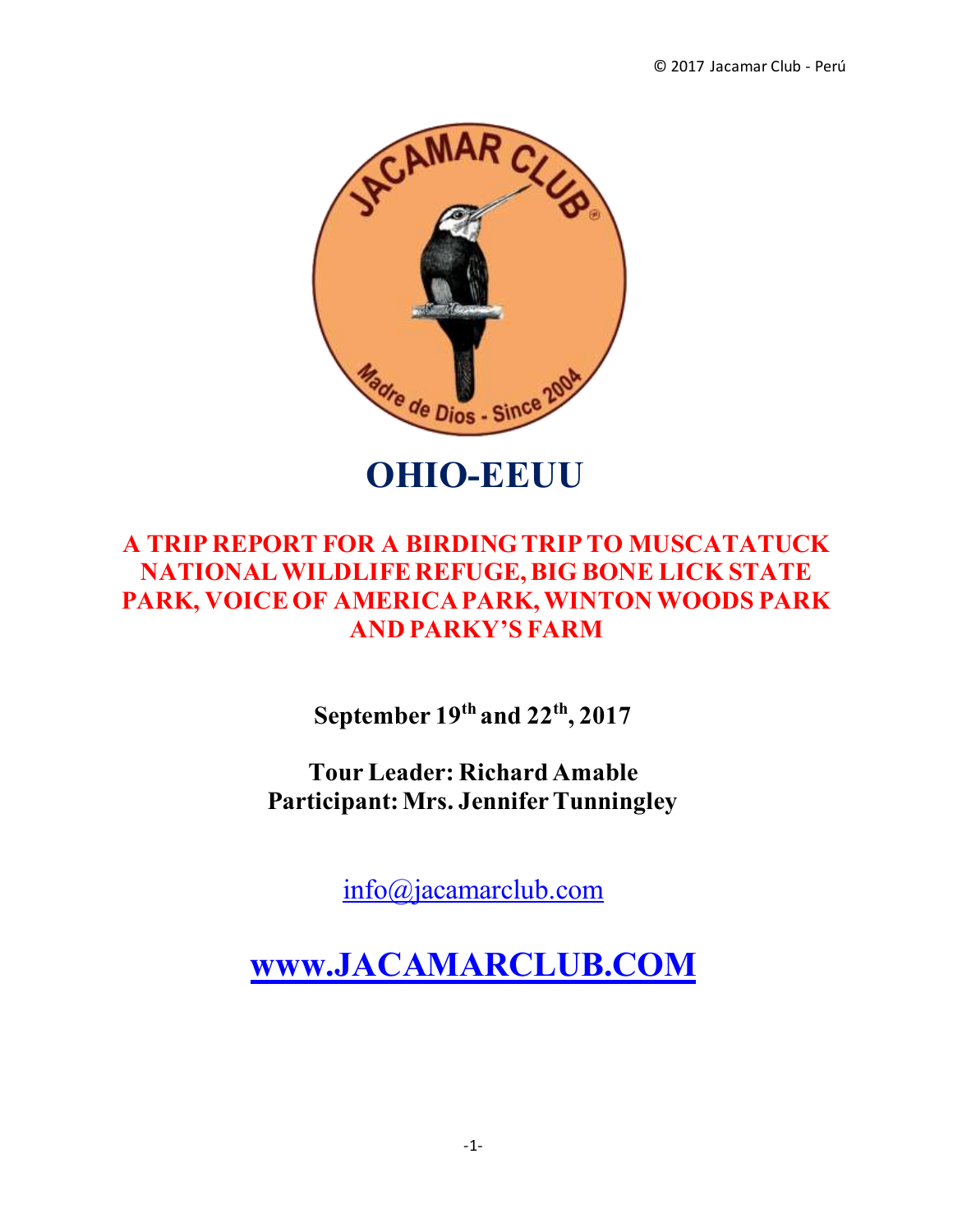

**The tours were managed by costume and design to cover the habitats and record the key species**

*Personalize service for quality birding - Photo by Richard Amable*

#### **DAY BY DAY ACTIVITIES**

**September 19th.-** Very early start to Muscatatuck NWR in Indiana, the rainy weather did slow down bird activity. We did the auto tour drive covering open field, prairie sections, forest, marsh and lakes. By afternoon the Big Bone Lick SP in Kentucky, here we walk main trail to Bison sights, mature forest with pine trees stands, also walked trail to the salt stream.

**September 22th.-** Early start to Voice of America Park, covering Leo's Park, Cross country trails, lakes and ponds, and Soccer fields; Then Winton Woods Park with the Parkour trail, grown forest with pine trees stand; Also Parky's Farm with the trails around the fields and bit of section of trails inside the forest. End of the Tour.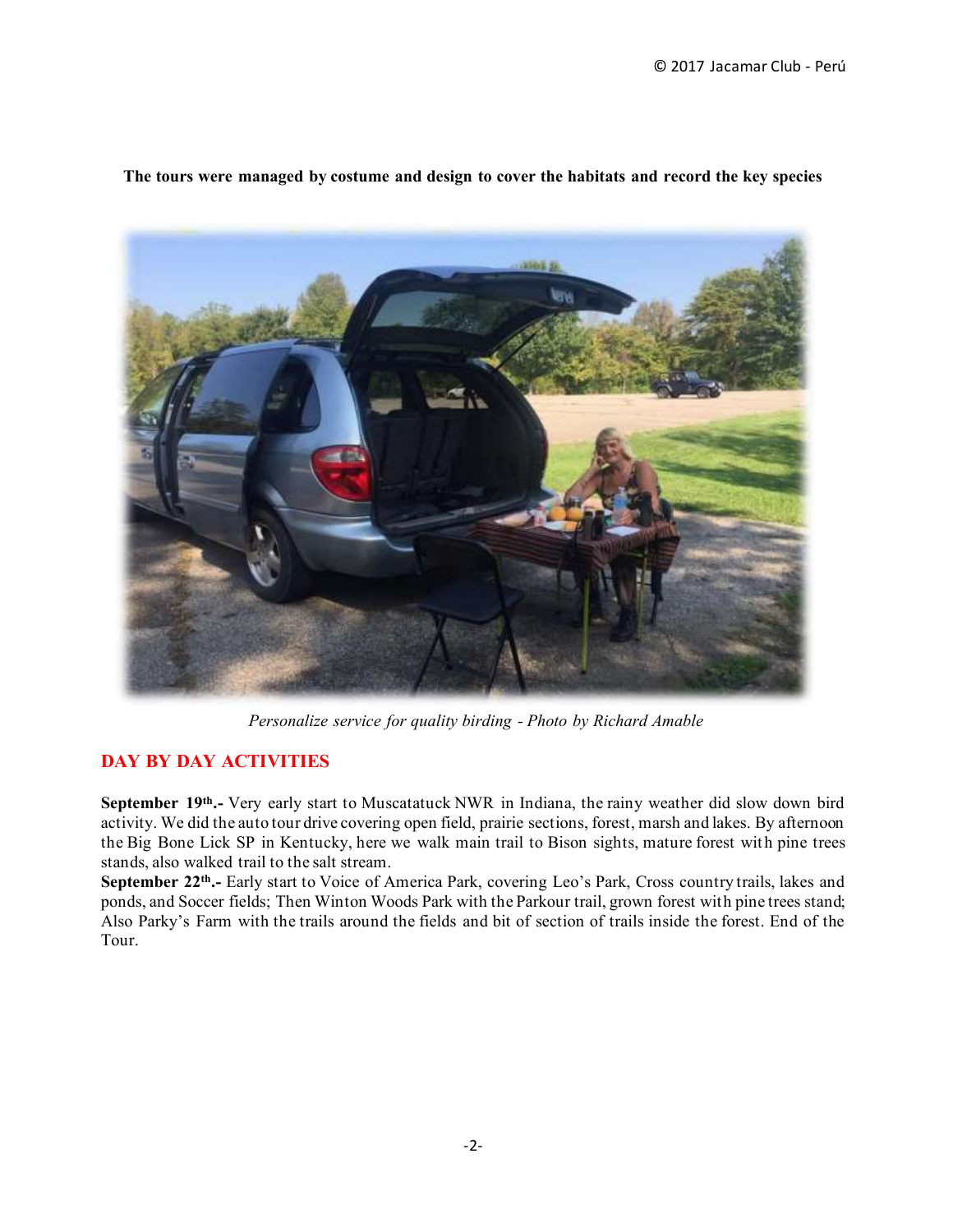# **THE KEY TO THE BIRD LIST RED – IUCN RED LIST CATEGORY AUDUBON CONCERN**

# **DUCKS**

**Canada Goose** - *Branta canadensis* Seen a large group at VOA Park. Very common

**Wood Duck** *- Aix sponsa* Couple large family group at Muscatatuck WR. **Threatened by Climate Change**

**Mallard** – *Anas platyrhynchos* Very common and in large groups at VOA Park **Threatened by Climate Change**

# **CORMORANTS**

**Double-crested Cormorant** - *Phalacrocorax auratus* Seen at Muscatatuck WR. **Threatened by Climate Change**



Double-crested Cormorant - *Photo by Jennifer Tunningley*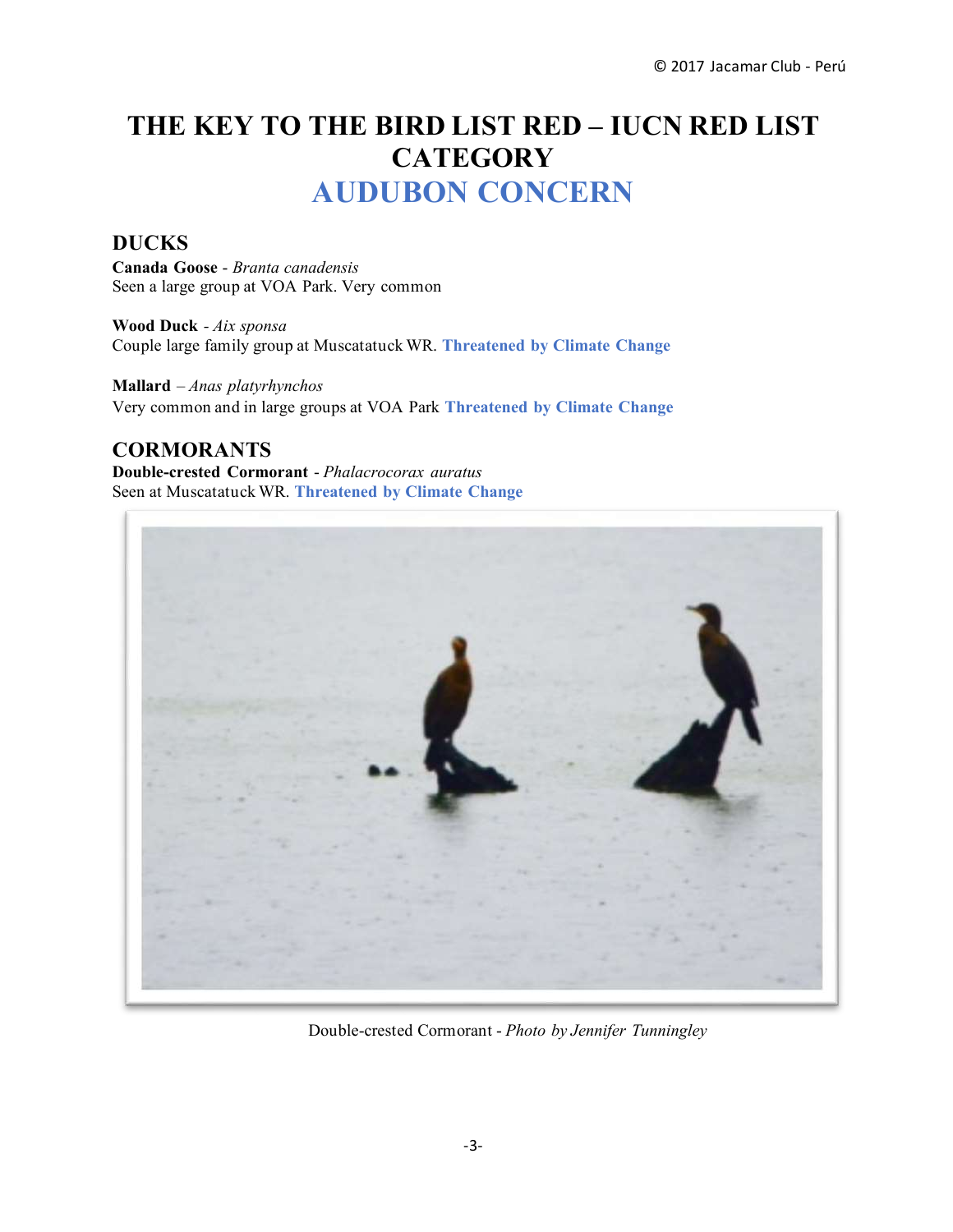#### **HERONS**

**Great Blue Heron** – *Ardea Herodias* About three seen flying across at Mucatatuck WR

**Green Heron** - *Butorides virescens* Two found at Mucatatuck WR, very secret small heron

#### **NEW WORLD VULTURES**

**Turkey Vulture** – *Cathartes aura* About twenty of them flying over the Big Bone Lick SP and Very common in the other sites

#### **HAWKS**

**Cooper's Hawk** – *Accipiter cooperii* One seen very fast while driving in Indiana

**Red-shouldered Hawk** - *Buteo lineatus\** One seen by the soccer complex at VOA Park

**Red-tailed Hawk** - *Buteo jamaicensis* Common, one seen at Mascatatuck WR. And Parky's Farm

#### **COOTS**

**American Coot** - *Fulica Americana* Adults and immatures seen at Richard Lake in Mascatatuck WR

#### **PLOVERS**

**Killdeer** - *Charadrius vociferous*



Very common at VOA Park.

**Killdeer** *- Photo by Jennifer Tunningley*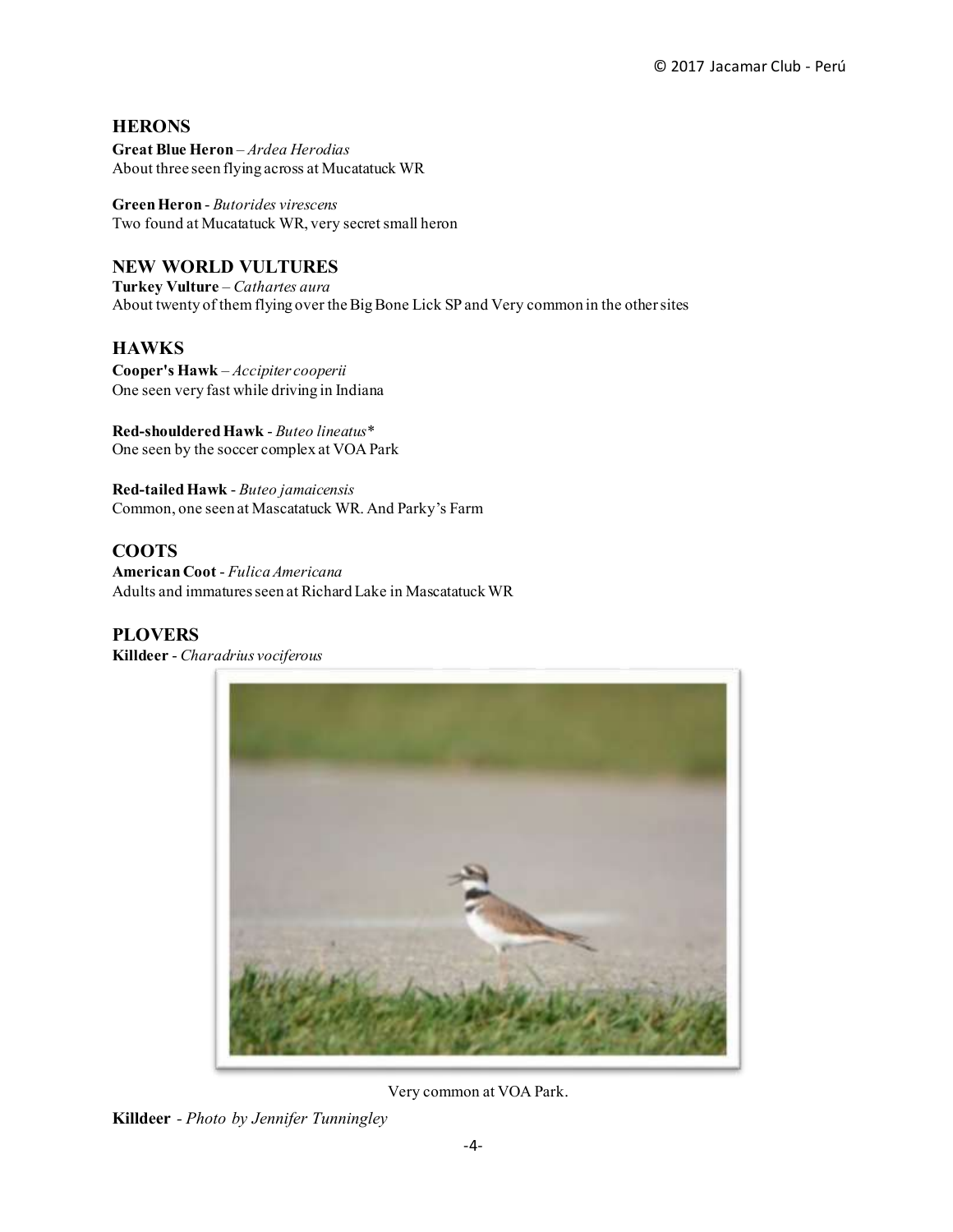# **PIGEON AND DOVES**

**Rock Pigeon** – *Columba livia* About seven seen at Parky's Farm

**Mourning Dove** - *Zenaida macroura* Very common

#### **SWIFTS**

**Chimney Swift** - *Chaetura pelagica* One flying acrros lake Richard in Maccatatuck WR and another one in VOA Park. Near Threatened

# **KINGFISHERS**

**Belted Kingfisher** - *Megaceryle alcyon* One seen only by the guide at Maccatatuck WR

# **WOODPECKERS**

**Red-headed Woodpecker** - *Melanerpes erythrocephalus* One flying across the Big Bone Lick SP, only seen by the guide. **Threatened by Climate Change**

**Red-bellied Woodpecker** - *Melanerpes carolinus* Common in most mature fores

**Downy Woodpecker** - *Picoides pubescens* Very common and usually with mixed species flock

**Northern Flicker (Yellow-shafted)** – *Colaptes auratus* Three seen at VOA Park

**Pileated Woodpecker** - *Dryocopus pileatus* The very large woodpecker in North America, one seen at last at Parky's Farm, only flight and shape

#### **TYRANT FLYCATCHERS**

**Alder Flycatcher** - *Empidomax alnorum* A pair seen at VOA Park. **Threatened by Climate Change**

**Eastern Phoebe** - *Sayornis phoebe* Two at Mascatatuck WR and two at Winton Woods parking lote. **Threatened by Climate Change**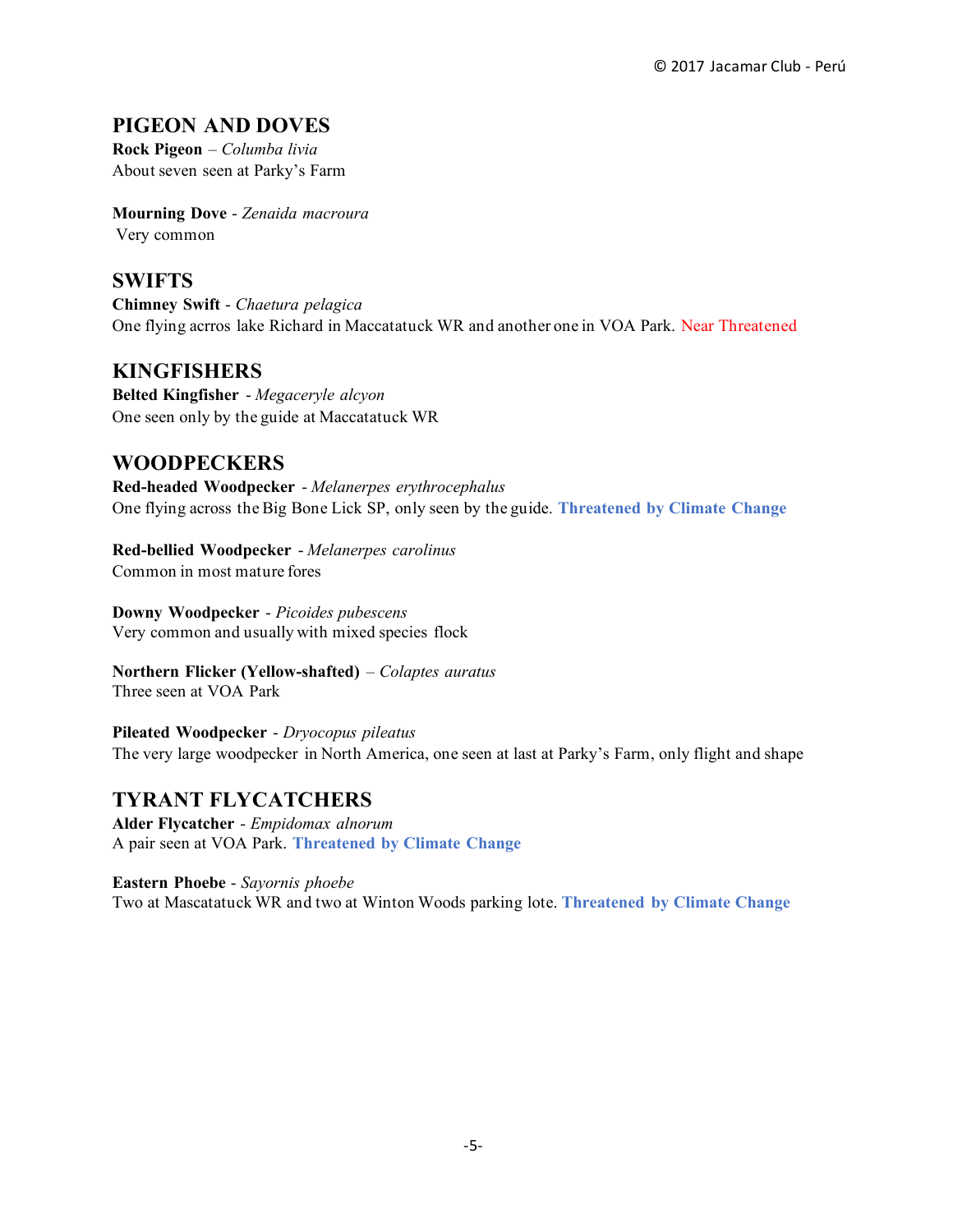

**Eastern Phoebe -** *Photo by Jennifer Tunningley*

# **VIREOS**

**White-eyed Vireo** - *Vireo griseus* Only one seen at the highest site, in the open shrubs next to the Campground check in

**Yellow-throated Vireo** - *Vireo flavifrons* One seen very well along the trail to the Bison sight. **Threatened by Climate Change**

# **CROWS AND JAYS**

**Blue Jay** - *Cyanocitta cristata* Common in most sites

**American Crow** - *Corvus brachyrhynchos* About five seen at Mascatatuck WR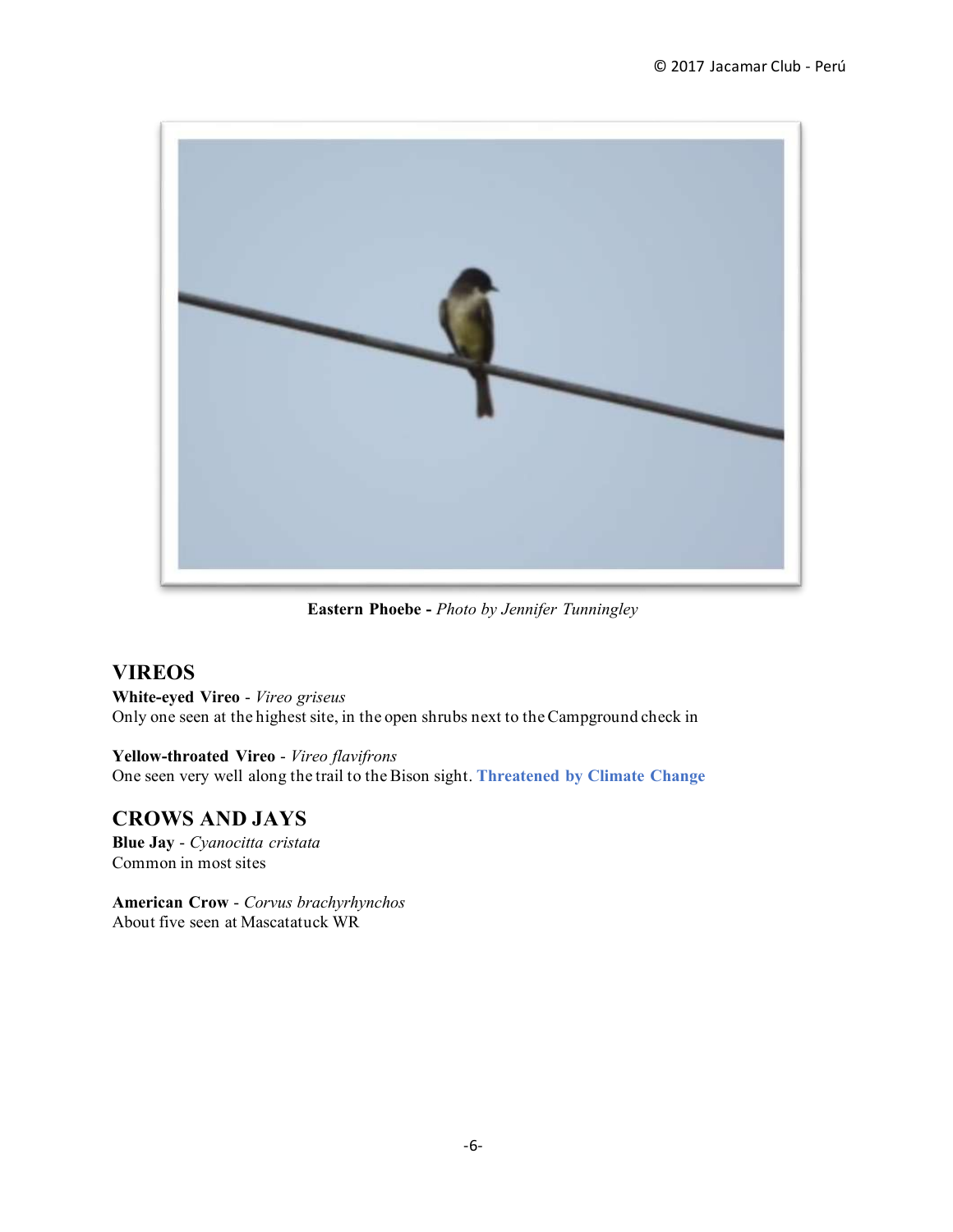

**American Crow** - *Photo by Jennifer Tunningley*

# **LARKS**

**Horned Lark** – *Eremophila alpestris* Only a pair seen by the soccer complex, and probable several individuals nest here, at VOA Park

# **SWALLOWS**

**Tree Swallow** - *Tachycineta bicolor* A flock seen at Richard Lake in Mascatatuck WR.**Threatened by Climate Change**

# **CHICKADEES AND TITMICES**

**Carolina Chickadee** - *Poecile carolinensis* Very common with mixed species flock

**Tufted Titmouse** - *Baeolophus bicolor* Very common with mixed species flock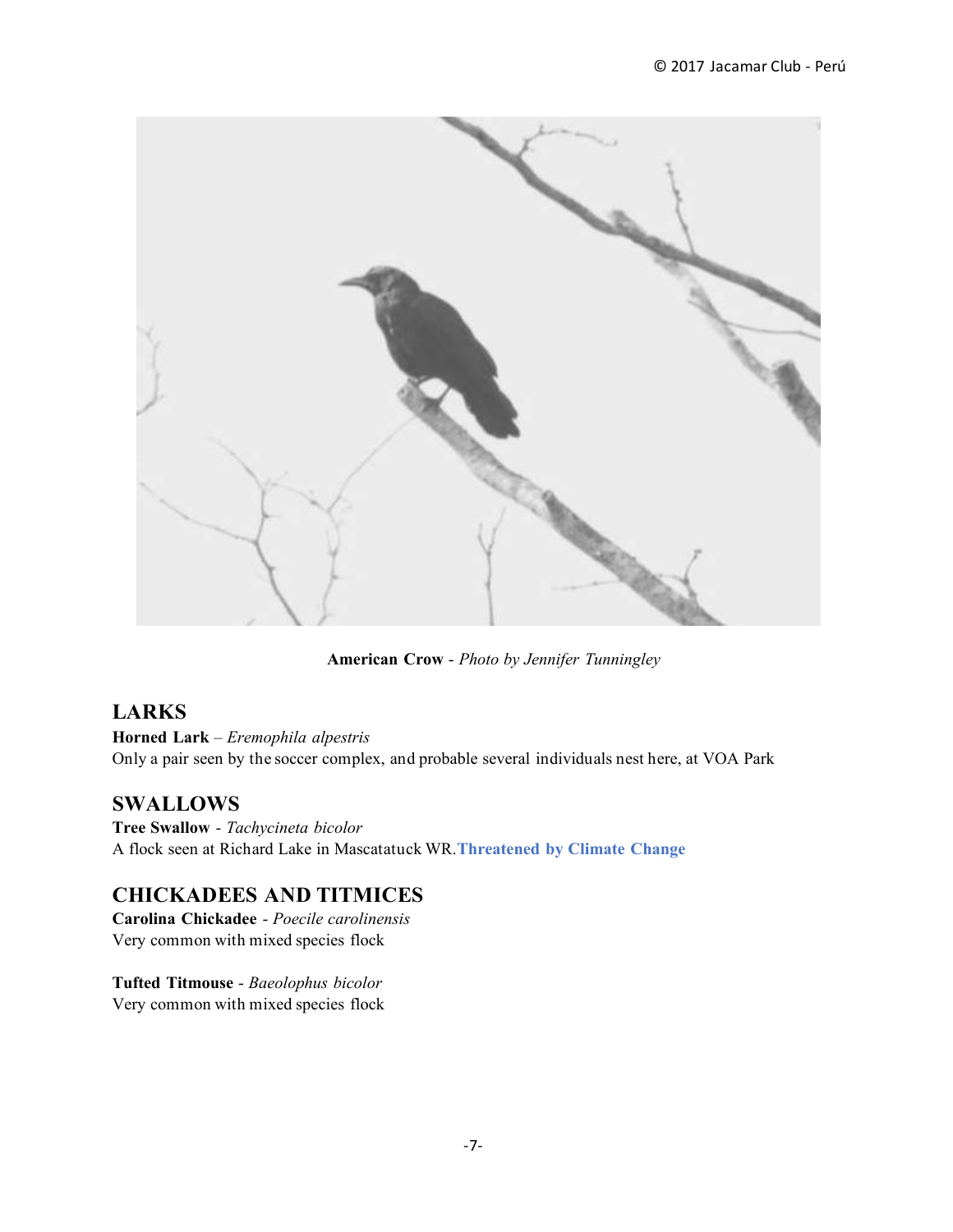

**Tufted Titmouse** - *Photo by Jennifer Tunningley*

# **NUTHATCHES**

**White-breasted Nuthatch** - *Sitta carolinensis*

Seen at Mascatatuck WR and couple more at Winton Woods. Common with mixed species flock **Threatened by Climate Change**



**White-breasted Nuthatch** - *Photo by Jennifer Tunningley*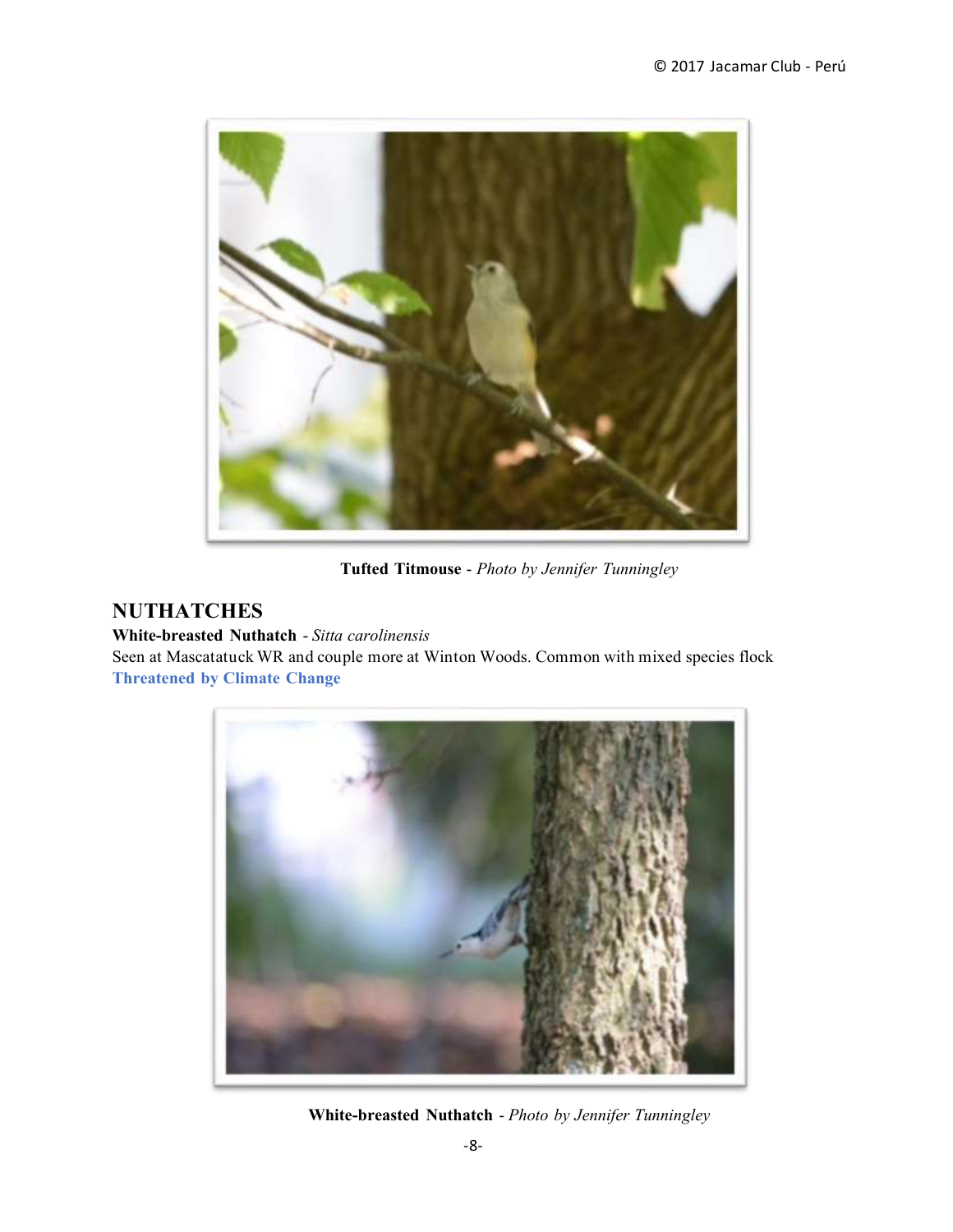**WRENS Carolina Wren** - *Thryothorus ludovicianus* Common in most sites

**THRUSHES Eastern Bluebird** - *Sialia sialis* One single seen at Parky's Farm



**Eastern Bluebird** - *Photo by Richard Amable*

**Swainson's Thrush** - *Catharus ustulatus* About three seen at Winton Woods Parkour trail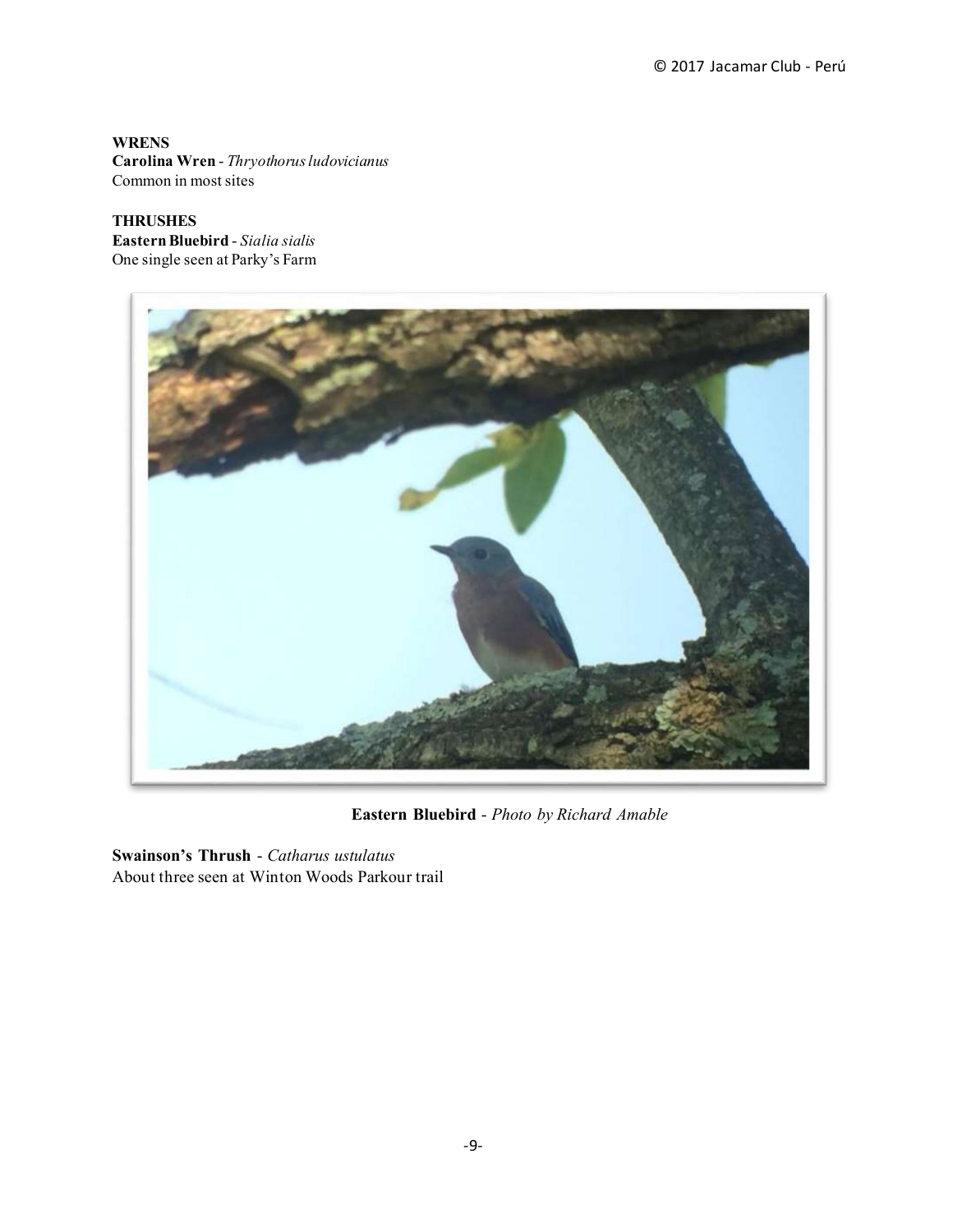

**Swainson's Thrush** - *Photo by Richard Amable*

**American Robin** - *Turdus migratorius* Very common in most sites

#### **MOCKINGBIRDS**

**Gray Catbird** - *Dumetella carolinensis* Three seen at VOA Park **Northern Mockingbird** - *Mimus polyglottos* Three seen at Parky's Farm, common

#### **STARLINGS**

**European Starling** - *Sturnus vulgaris* Very common in most sites

**WAXWINGS Cedar Waxwing** - *Bombycilla cedrorum At least ten seen at Big Bone Lick ST*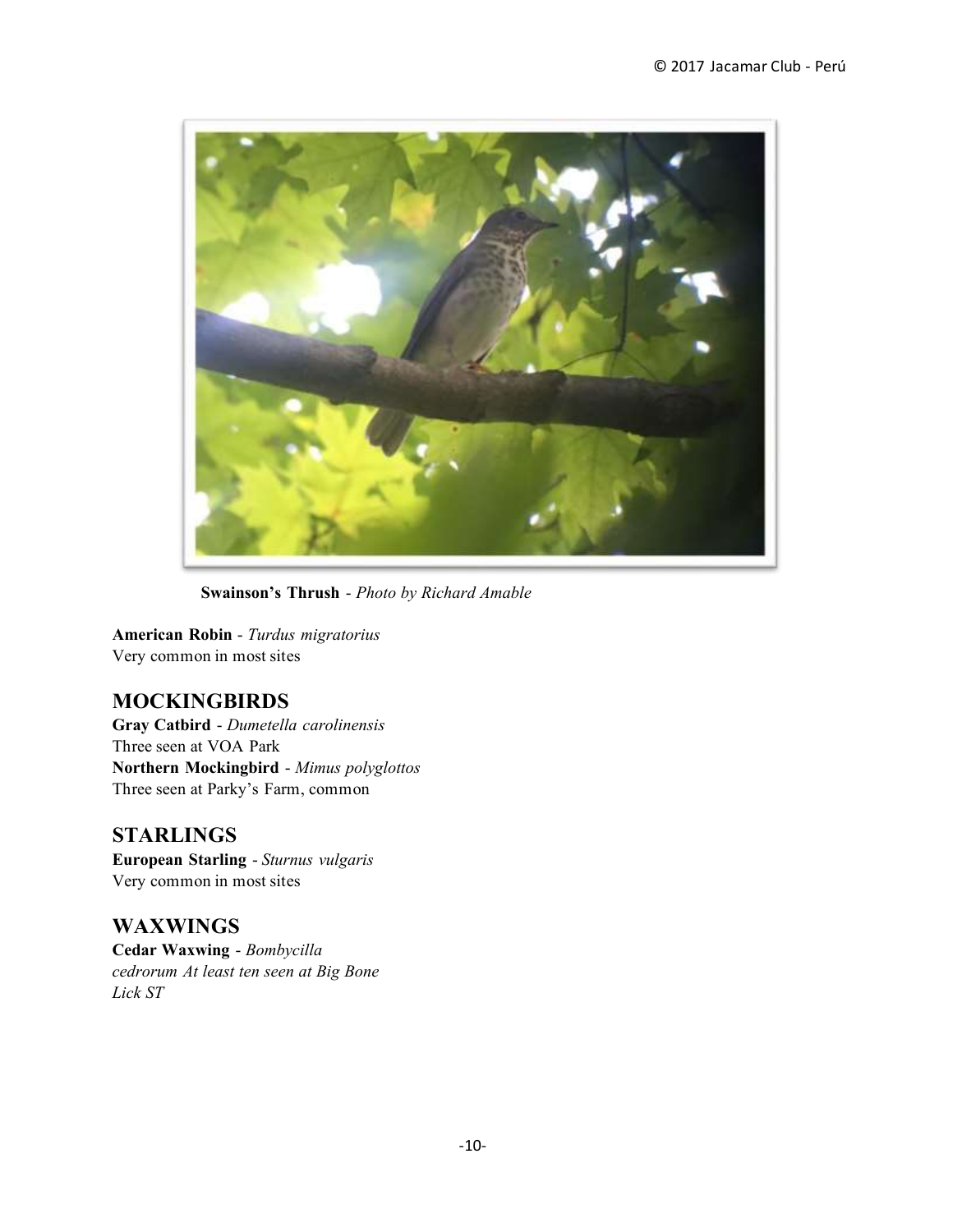

**Cedar Waxwing** - *Photo by Jennifer Tunningley*

# **WOOD WARBLERS**

**Ovenbird** - *Seiurus aurocapilla* Only one seen at the feeder in the welcome center at Mascatatuck WR in Indiana. **Threatened by Climate Change**

**Common Yellowthroat** - *Geothlypis trichas* Two seen in Mascatatuck WR and two more at VOA Park

**American Redstar** - *Setophaga ruticilla* Only one seen at Winton Woods Parkour trail **Threatened by Climate Change**

**Magnolia Warbler** - *Setophaga magnolia* One seen at Winton Woods Parkour trail, with a mixed flock. **Threatened by Climate Change**

**Blackburnian Warbler** - *Setophaga fusca* One seen at Big Bone Lick ST and another in Parky's Farm. **Threatened by Climate Change**

**Palm Warbler** - *Setophaga palmarum* Three seen at Mascatatuck WR. **Threatened by Climate Change**

**Pine Warbler** - *Setophaga pinus*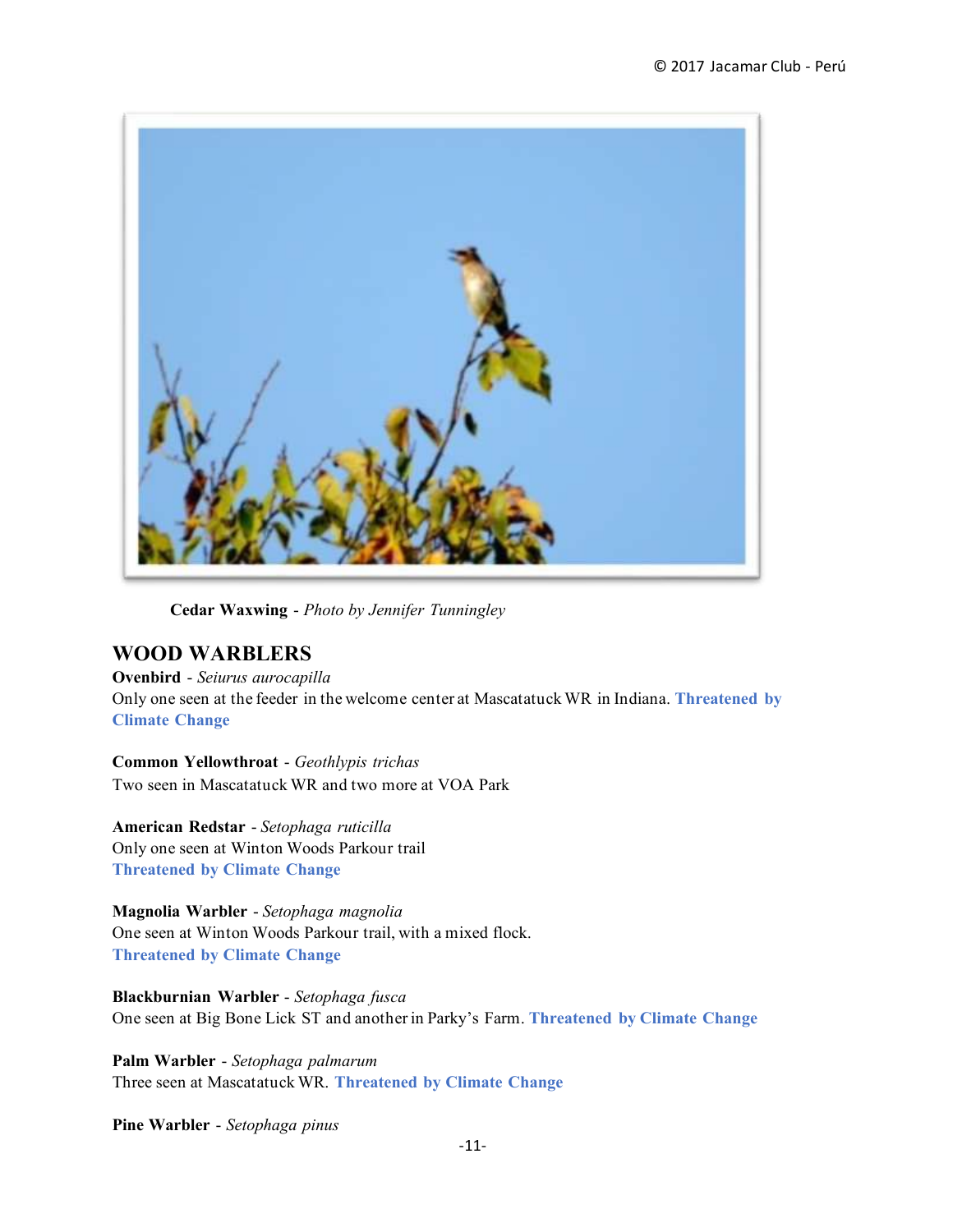One seen at Big Bone Lick ST and another in Winton Woods Park. **Threatened by Climate Change**

#### **NEW WORLD SPARROWS**

**Eastern Towhee** - *Pipilo erythrophthalmus* Only one seen at the feeder in the welcome center at Mascatatuck WR in Indiana

**Chipping Sparrow** – *Spizella passerine* One pair seen at Parky's Farm

**Field Sparrow** - *Spizella pusilla* A single female seen at VOA Park

**Song Sparrow** – *Melospiza melodia* Common in most sites

**CARDINALS Summer Tanager** - *Piranga rubra* One seen at Winton Woods Parkour trail, with a mixed flock

**Northern Cardinal** - *Cardinalis cardinalis* Common in most sites

**BLACKBIRDS Red-winged Blackbird** - *Agelaius phoeniceus* Common in most open areas and marshes, a large flock seen at Mascatatuck WR

**Eastern Meadowlark** - *Sturnella magna* About three seen at VOA Park, Key species for this habitat

#### **FINCHES**

**House Finch** – *Carpodacus mexicanus* Common in most sites. **Threatened by Climate Change**

**American Goldfinch** – *Spinus tristis* Many of them seen at VOA Park and Parky's Farm

**OLD WORLD SPARROWS House Sparrow** - *Passer domesticus* Common in most site. Not native species

**OTHER** 

**WILDLIFE** 

**MAMMALS American Bison –** *Bison bison* Seen several at Big Bone Lick ST Near Threatened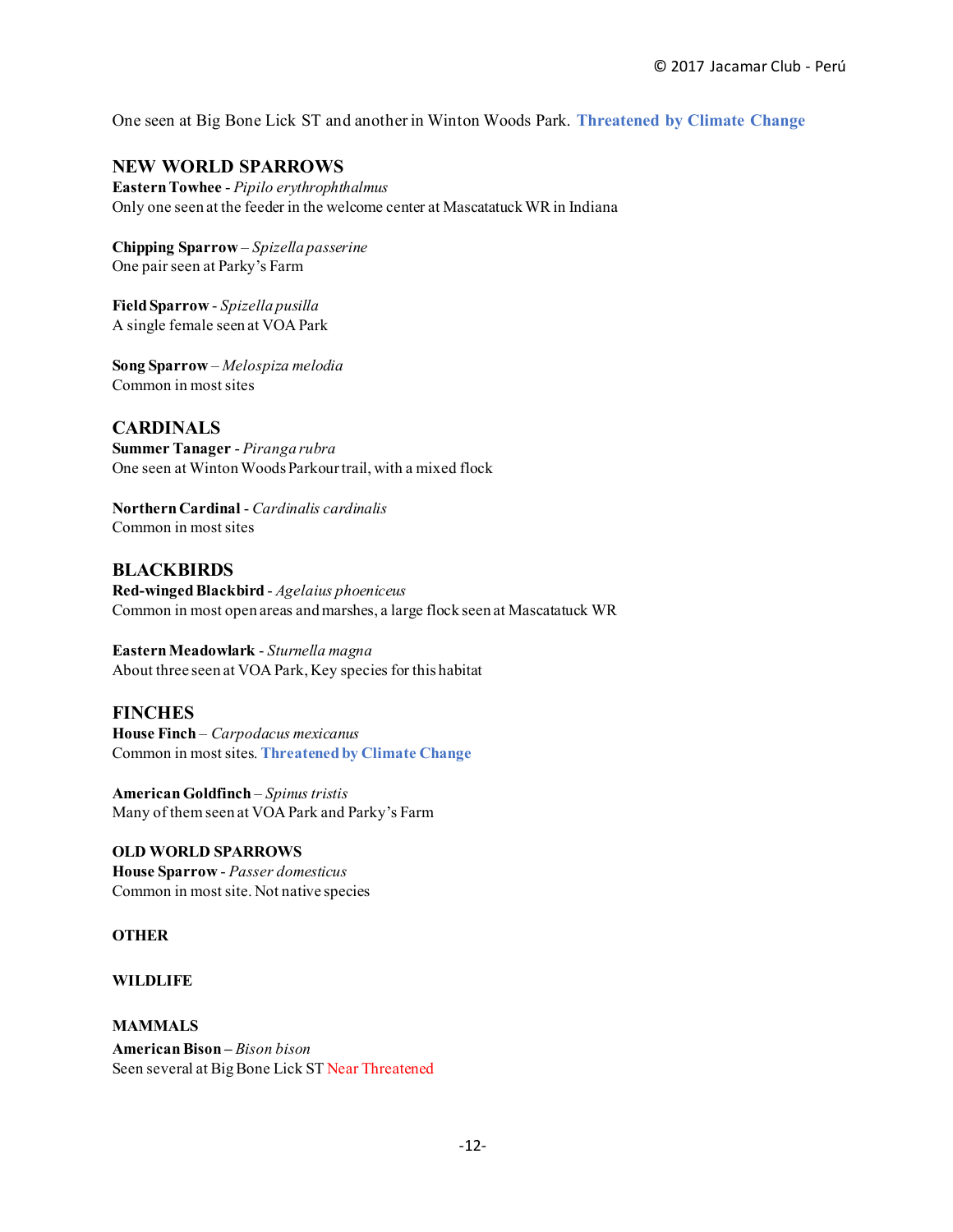

**American Bison -** *Photo by Jennifer Tunningley*

**White-tailed Deer** - *Odocoileus virginanus* Three seen at Muscatatuck WR

**Virginia Opossum** - *Didelphis virginiana* One dead one spotted while driving

**Eastern Gray Squirrel** - *Sciurus caralinensis* Very common in most sites

**Eastern Chipmunk** - *Tamias striatus* Small and sneaky, common in most sites

**REPTAILS Painted (Midland) Turtle** - *Chrysemis picta* Four seen at Parky's Farm

**BUTTERFLIES Monarch –** *Danaus plexippus* About thirty seen at VOA Park, key summer habitat for this specie